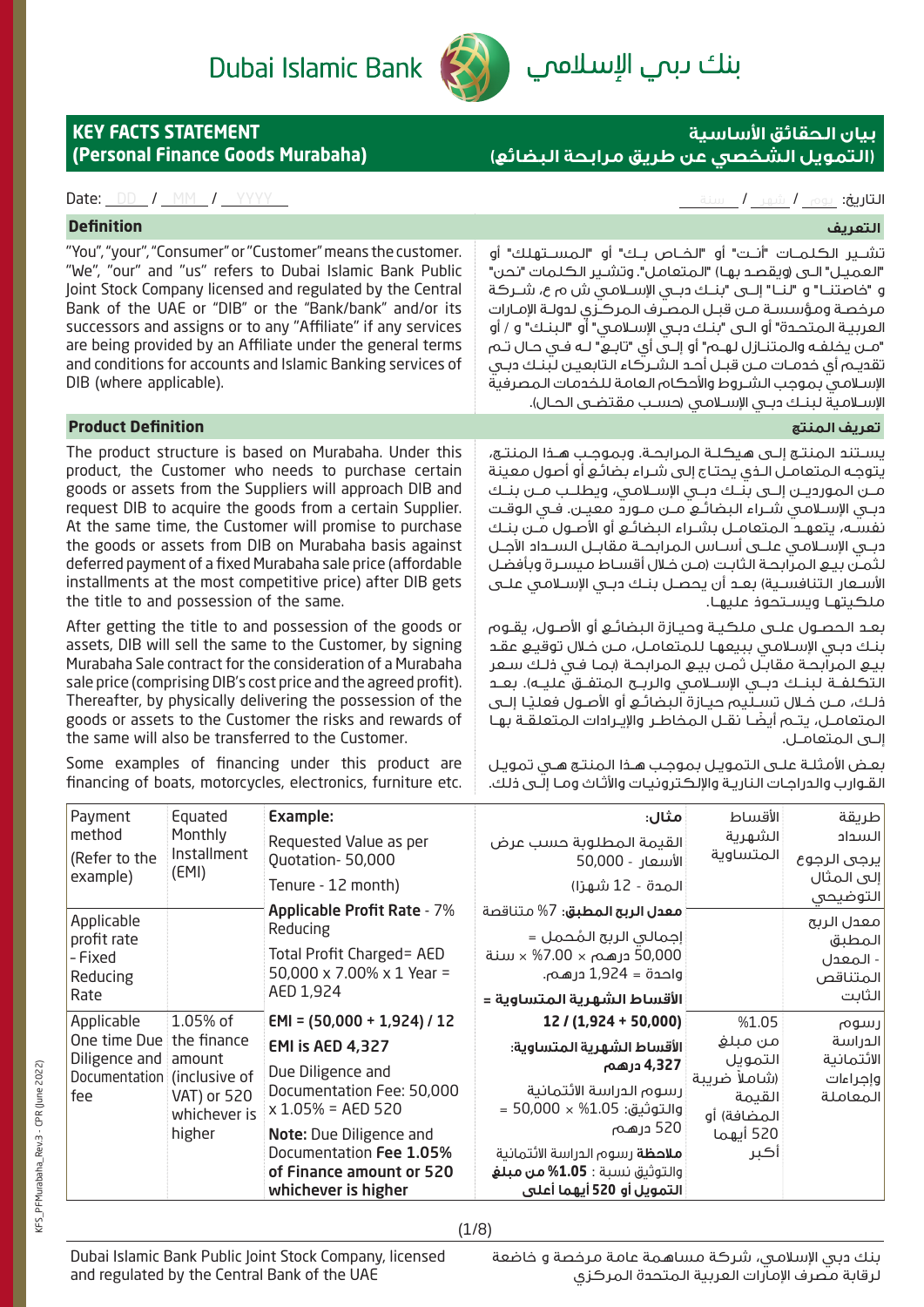

| ﻨﻚ ﺑﺲ ﺍﻟِﺳﻠﺎﺱ      |  |  |
|--------------------|--|--|
| Dubai Islamic Bank |  |  |

| Indicative<br>Annualized<br>Percentage<br>Rate (APR)<br>for Personal<br>Finance | Starting from 7.21% up to 21.96%.<br>APR is the total cost of the Personal Finance<br>from Dubai Islamic Bank over one year.<br>APR is a good way to calculate the cost<br>of financing because it takes into account<br>all associated costs of financing, including<br>additional charges like Due Diligence and<br>Documentation fee.<br>Annualized Percentage Rate in this Key<br>Fact Statement is an indicative rate.                                                                         |                                                                                                                                                                                                                                                                                                                                                                              | تبدأ من 7.21% حتى 21.96%.<br>معـدل الربـح السـنوي هـو التكلفـة الإجماليـة<br>للتمويل الشخصي مـن بنـك دبـى الإسـلامـى<br>السنوى طريقة جيدة لحساب تكلفة التمويل<br>لأنه يأخذ فى الاعتبار جميع تكاليف التمويل<br>المرتبطـة ، بمــا فــى ذلـك الرســوم الإضافيــة<br>مثـل رسـوم دراسـة الجـدوى والمسـتندات.<br>معــدل الربــح الـســنـوي فــي بيــان الـحقائــق<br>الأساســية هـــذا هـــو معـــدل إرشـــادي.                 |                                                                 | مؤشر<br>معدل الربح<br>السنوى<br>(APR)<br>لتمويل<br>الشخصى       |
|---------------------------------------------------------------------------------|-----------------------------------------------------------------------------------------------------------------------------------------------------------------------------------------------------------------------------------------------------------------------------------------------------------------------------------------------------------------------------------------------------------------------------------------------------------------------------------------------------|------------------------------------------------------------------------------------------------------------------------------------------------------------------------------------------------------------------------------------------------------------------------------------------------------------------------------------------------------------------------------|---------------------------------------------------------------------------------------------------------------------------------------------------------------------------------------------------------------------------------------------------------------------------------------------------------------------------------------------------------------------------------------------------------------------------|-----------------------------------------------------------------|-----------------------------------------------------------------|
| Applicable<br>Late<br>payment<br>Donation<br>(Undertaking<br>to Donate)         | <b>AED 210</b><br>(inclusive of<br>VAT)                                                                                                                                                                                                                                                                                                                                                                                                                                                             | In the event of Customer's<br>failure to pay any sum<br>payable under<br>due and<br>Agreement of this<br>the<br>financing,<br>the<br>Customer<br>shall undertake to donate<br>an amount of AED 210 in<br>relation to such Due Amount<br>to a charity designated by<br>the Bank.                                                                                              | فـى حالــة فشــل المتعامــل<br>فــى ســداد أى مبلـــــفي مســـتحق<br>وواجب الدفع بموجب اتفاقية<br>هـذا التمويـل، يتعهد المتعامل<br>بالتبرع بمبلغ 210 درهم فيما<br>يتعلـق بهـذا المبلـغ المسـتحق<br>إلــى مؤسسـة فيريــة يحددهــا<br>البنك.                                                                                                                                                                                | 210 درهـم<br>(شامل<br>ضريبة<br>القيمة<br>المضافة)               | مبلغ التبرع<br>المطبق في<br>حال السداد<br>المتأخر               |
| Cooling off                                                                     | You are eligible for cooling off period<br>of (5) Business days from the date of<br>application approval. This provision allows<br>you to reconsider and withdraw from the<br>transaction. In this case, the Bank will<br>charge Due diligence and Processing Fee as<br>per the Schedule of Charges. If you waive<br>your Cooling-Off Option, the transaction<br>will be processed as soon as possible, as<br>per the Bank's normal conduct of business.<br>* Would you like to get the Cooling Off |                                                                                                                                                                                                                                                                                                                                                                              | ِ أنت مؤهل للحصول على فترة المراجعة لمدة<br>5 أيام عمل من تاريخ الموافقة على الطلب.<br>يتيح لك هذا الخيار فرصة لإعادة النظر وإلغاء<br>المعاملة. وفي هذه الحالة، سيقوم البنك<br>بفرض رسوم الدراسة الائتمانية والمستندات<br>وفقاً لـجدول الرسوم .في حال الـتخلـي عـن<br>خيار فترة المراجعة، فسيتم عندئذ معالجة<br>المعاملة فى أقرب وقت ممكن وفقًا لإجراءات<br>العمل المعتّادة للبنك.<br>* هل ترغب بالحصول على فترة المراجعة |                                                                 | فترة<br>المراجعة                                                |
|                                                                                 | period for 5 days?<br>Please choose Yes or No:<br>Yes                                                                                                                                                                                                                                                                                                                                                                                                                                               | No                                                                                                                                                                                                                                                                                                                                                                           | لمدة 5 أيام من تاريغ الموافقة؟<br>υl                                                                                                                                                                                                                                                                                                                                                                                      | يرجى اختيار نعم أم لا:<br>نعم                                   |                                                                 |
| Credit<br>Appraisal<br>and<br>Documentation<br>fee                              | AED 105                                                                                                                                                                                                                                                                                                                                                                                                                                                                                             | Installment<br>Deferral<br>is<br>the delay or suspension<br>payment of Personal<br>оf<br>Finance facility's monthly<br>installment.<br>Every<br>year<br>Customer is allowed to avail 2<br>installment postponements.<br>In this case, the Bank will<br>collect Credit Appraisal and<br>Documentation fee from the<br>Customer.                                               | أتأجيــل القســط هــو تأخيــر أو<br>تعليق سداد القسط الشهرى<br>الشـــخصى. يحــــق للـمتعامـــل<br>تآجيـل القسـط مرتيـن فقـط<br>كل سـنة. وفـى هـذه الحالـة،<br>يقوم البنك بتحصيل رسوم<br>التوثيـــق وتقـييــــــــم الائتمـــان<br>المطبقة من المتعامل.                                                                                                                                                                    | 105 درهم                                                        | رسوم<br>التوثيق<br>وتقييم<br>الائتمان<br>المطبقة                |
| Applicable<br>early<br>settlement<br>charges                                    | 1.05% of the<br>remaining<br>value<br>(Maximum of<br>One-time Fee   AED 10,000)                                                                                                                                                                                                                                                                                                                                                                                                                     | Facility you availed is based<br>on deferred sale structure.<br>In case you intend to pre-<br>settle (full or partial pre-<br>settlement)<br>the<br>facility<br>before the final installment<br>date, the Bank, at its own<br>discretion and as per the CB<br>UAE guidelines, may offer a<br>rebate on the outstanding<br>profit component of the<br>amount due to the bank. | التــى<br>التســهيلات<br>تعتمـد<br>حصلـت عليهـا علــى هـيـڪل<br>اجراء تسوية مبكرة للتسهيل<br>(تســوية مبكــرة كامـلــة أو<br>جزئية) قبـل حلـول تاريخ القسـط<br>النهائـي، يجــوز للبنــك، وفقَـا<br>لتقديــره الخــاص ولإرشــادات<br>المصرف المركزى الإمـارات<br>العربية المتحدة، تقديم خصم<br>للمتعامــل علـــى عنصــر الربـــح<br>الدفع للبنك.                                                                           | 1.05% من<br>القيمة<br>المتبقية<br>(بحد أقصى<br>10,000<br>درهـم) | رسوم<br>السداد<br>المبكر<br>المطبقة<br>(رسوم تحفع<br>مرة واحدة) |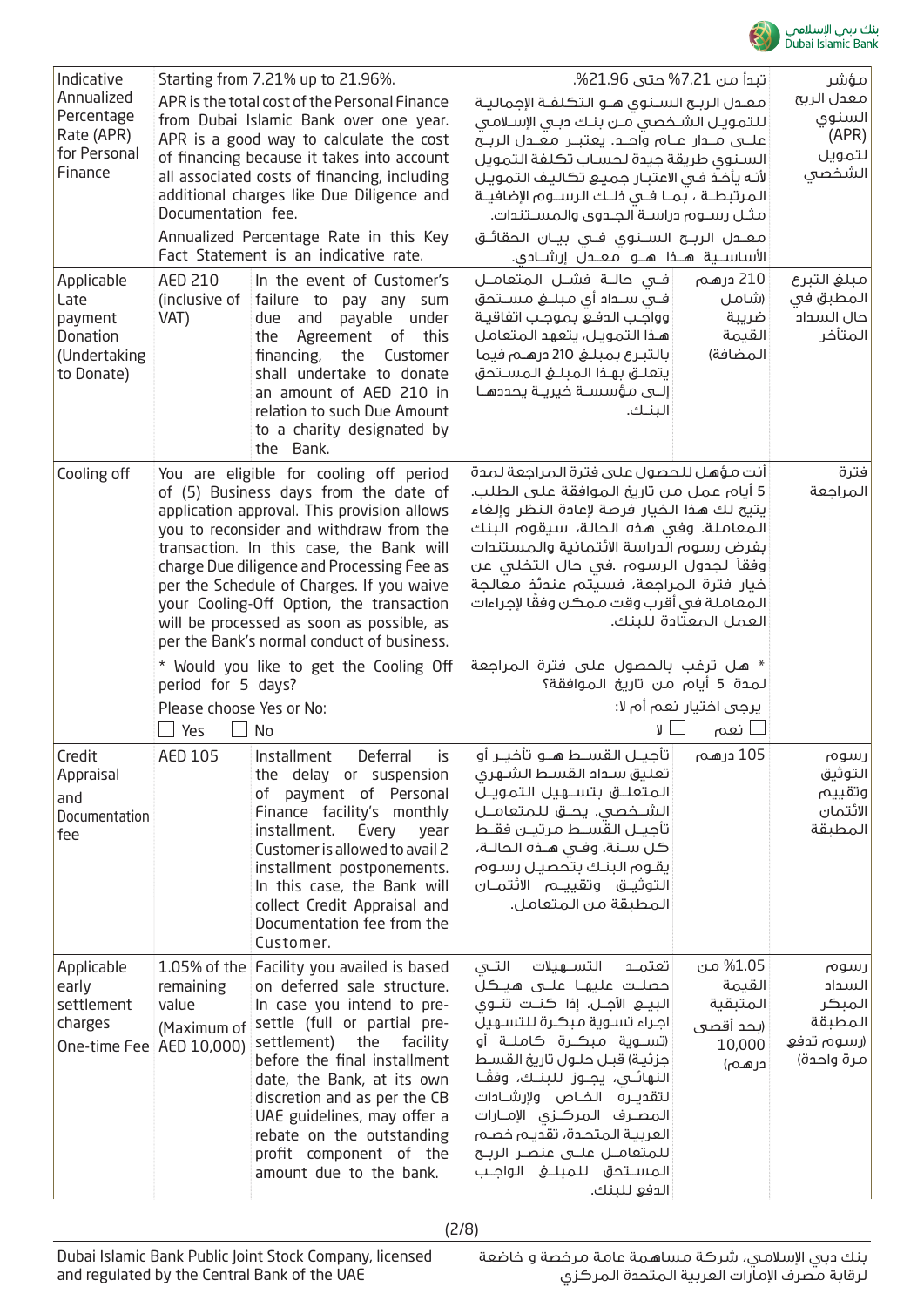

|                                                                                                                                                                                                                                                                                                                                                                                                                                                                                                         | <b>DUDUI DIUITIIL DUI</b>                                                                                                                                                                                                                                                                                                                                                                                                                                                                                        |  |  |
|---------------------------------------------------------------------------------------------------------------------------------------------------------------------------------------------------------------------------------------------------------------------------------------------------------------------------------------------------------------------------------------------------------------------------------------------------------------------------------------------------------|------------------------------------------------------------------------------------------------------------------------------------------------------------------------------------------------------------------------------------------------------------------------------------------------------------------------------------------------------------------------------------------------------------------------------------------------------------------------------------------------------------------|--|--|
| <b>Example for discretionary</b>                                                                                                                                                                                                                                                                                                                                                                                                                                                                        | مثال على الخصم التقديري:                                                                                                                                                                                                                                                                                                                                                                                                                                                                                         |  |  |
| rebate:<br>The discretionary rebate, to<br>the extent considered by the<br>Bank may be calculated as<br>follows:                                                                                                                                                                                                                                                                                                                                                                                        | يمكن حساب الخصم<br>التقديري، إلى الحد الذي<br>يعتمده البنك على النحو<br>التالى:                                                                                                                                                                                                                                                                                                                                                                                                                                  |  |  |
| Total outstanding amount of<br>the profit component = $AED$<br>79,000<br>Early settlement Rebate to be<br>retained by the bank = $AED$<br>79,000 $\times$ 1.05% = AED 830                                                                                                                                                                                                                                                                                                                               | إجمالى المبلغ المستحق<br>لمكون الربح = 79,000 درهـم<br>خصم السداد المبكر الذى<br>يحتفظ به البنك = 79,000<br><u> درهـم، × 1.05% = <b>830</b> درهـم</u>                                                                                                                                                                                                                                                                                                                                                            |  |  |
| The above is only an example<br>and actual calculation will vary<br>depending on the outstanding<br>Deferred Purchase Price at<br>the time of pre-settlement<br>request and when the actual<br>outstanding amount is settle.                                                                                                                                                                                                                                                                            | مــا ورد أعــلاه مـجــرد مثــال<br>حيث يختلـف الحسـاب الفعلــى<br>اعتمـادًا علـــى ثمــن الـشــراء الآجلُ<br>المسـتحق فـى وقـت طلـب<br>التســوية المبكــرة للتســهيل<br>المستحق.                                                                                                                                                                                                                                                                                                                                 |  |  |
| There may be circumstances in which other fees are<br>payable. Due Diligence and Documentation fee applicable<br>for the finance you apply for will be shown in the finance<br>contract.<br>All charges related to Product are available in DIB Schedule<br>of Charges at DIB website. These charges are in accordance<br>with CB UAE requirements. Please refer to https://www.<br>dib.ae/schedule-of-charges for other charges that may<br>apply during the tenor of your relationship with the bank. | قد تتطلب الحالات أحيانـأ دفـع رسـوم أخـرى. يتـم فرض رسـوم<br>(التوثيق وتقييم الائتمان المطبقة) علـى التمويـل الـذي تـود<br>الحصول عليه في عقد التمويل. يمكنك العثور على كافة<br>الرسوم المتعلقة بالمنتج في جدول الرسوم على الموقع<br>الالكترونـي لبنـك دبـي الإسـلامـي. تتوافـق هـذه الرسـوم مـع<br>متطلبـات مصـرف الأمـارات العربيـة الـمتحـدة الـمركـزى. يرجـى<br>الرجــوع إلـــى الرابــط https://www.dib.ae/schedule-of-charges<br>لمعرفة الرسـوم الأخـرى التـي قـد تُفـرض خـلال مـدة تعاملـك<br>مـع البنـك. |  |  |
| Will the profit change on this finance?                                                                                                                                                                                                                                                                                                                                                                                                                                                                 | هل ستتفير الأرباح لهذا التمويل؟                                                                                                                                                                                                                                                                                                                                                                                                                                                                                  |  |  |
| There will be no change of profit rate and the instalments<br>once it is agreed.                                                                                                                                                                                                                                                                                                                                                                                                                        | لـن يكـون هـنـاك أي تغييـر فـى مـعـدل الربـح والأقسـاط بمجـرد<br>الاتفاق عليهـم.                                                                                                                                                                                                                                                                                                                                                                                                                                 |  |  |
| How to find the best deal for you?                                                                                                                                                                                                                                                                                                                                                                                                                                                                      | كيف يمكنك الحصول على أفضل عرض                                                                                                                                                                                                                                                                                                                                                                                                                                                                                    |  |  |
| To obtain the best deal for you, it is important to check DIB<br>Personal Finance or other Banks' offer and compare profit<br>rates, fees and features before you apply for Personal<br>Finance. Choosing the best Personal finance for you may<br>save you money. You should request Key Facts Statements<br>when looking for personal finance from other banks to<br>help you find the personal finance that is best for you.                                                                         | للحصول علـى أفضل عرض، عليك التحقق من عروض التمويل<br>الشـــخصي الـمقدمـــة مــــن بنـــك دبـــى الإســـلامـي أو الـبنـــوك<br>الأخرى والمقارنة بين معدلات الربح والرسوم والميزات قبل<br>التقده، بطلب للحصول على التمويل الشخصى. إن اختيارك<br>للتمويـل الشــفصى الأفضـل قـد يوفـر لـك المـال. لذلـك تأكـد<br>عنـد البحـث عـن تمويــل شــخصى مــن الـبنــوك الأخـرى مــن أن<br>تطلـب "بيانـات الحقائــق الأساســية" لمســاعدتك فــى العثــور<br>علـى التمويـل المناسـب لـك.                                       |  |  |
| <b>Warnings/legal consequences</b>                                                                                                                                                                                                                                                                                                                                                                                                                                                                      | التحذيرات/ التبعات القانونية                                                                                                                                                                                                                                                                                                                                                                                                                                                                                     |  |  |
| By availing this product, you will be exposed to the<br>following risks:                                                                                                                                                                                                                                                                                                                                                                                                                                | عند استخدام هذا المنتج، قد تتعرض للمخاطر التالية:                                                                                                                                                                                                                                                                                                                                                                                                                                                                |  |  |
| • By availing this product, you will become owner of the<br>goods/assets and you will be responsible for all the risks<br>and rewards of the goods/assets.                                                                                                                                                                                                                                                                                                                                              | الأصـول وســتكون مســؤولاً عــن جميــع مخاطـر وإيــرادات                                                                                                                                                                                                                                                                                                                                                                                                                                                         |  |  |
| • If you resign or get terminated from your job, your<br>End of Service will be blocked and utilized against the<br>Outstanding Finance amount with DIB.                                                                                                                                                                                                                                                                                                                                                | فــى حالـــة اســـتقالـتك أو إنهــاء وظيفتــك، ســـيتم حجــز<br>مبلغ نهاية الخدمة واستخدامه لتسوية مبلغ التمويل<br>المســتحق عليـك لــدى بنــك دبــى الإســلامـى.                                                                                                                                                                                                                                                                                                                                                |  |  |
| • In case of late payments or non-payment of this<br>Personal finance, you may be exposed to the following<br>consequences and others:                                                                                                                                                                                                                                                                                                                                                                  | في حالـة التأخـر فـي الـسـداد أو عـده سـداد هـذا الـتمويـل<br>الشَّـــفـصي، فقـــد تتعــرض للعواقــب التاليــة وغيرهــا:                                                                                                                                                                                                                                                                                                                                                                                         |  |  |

(3/8)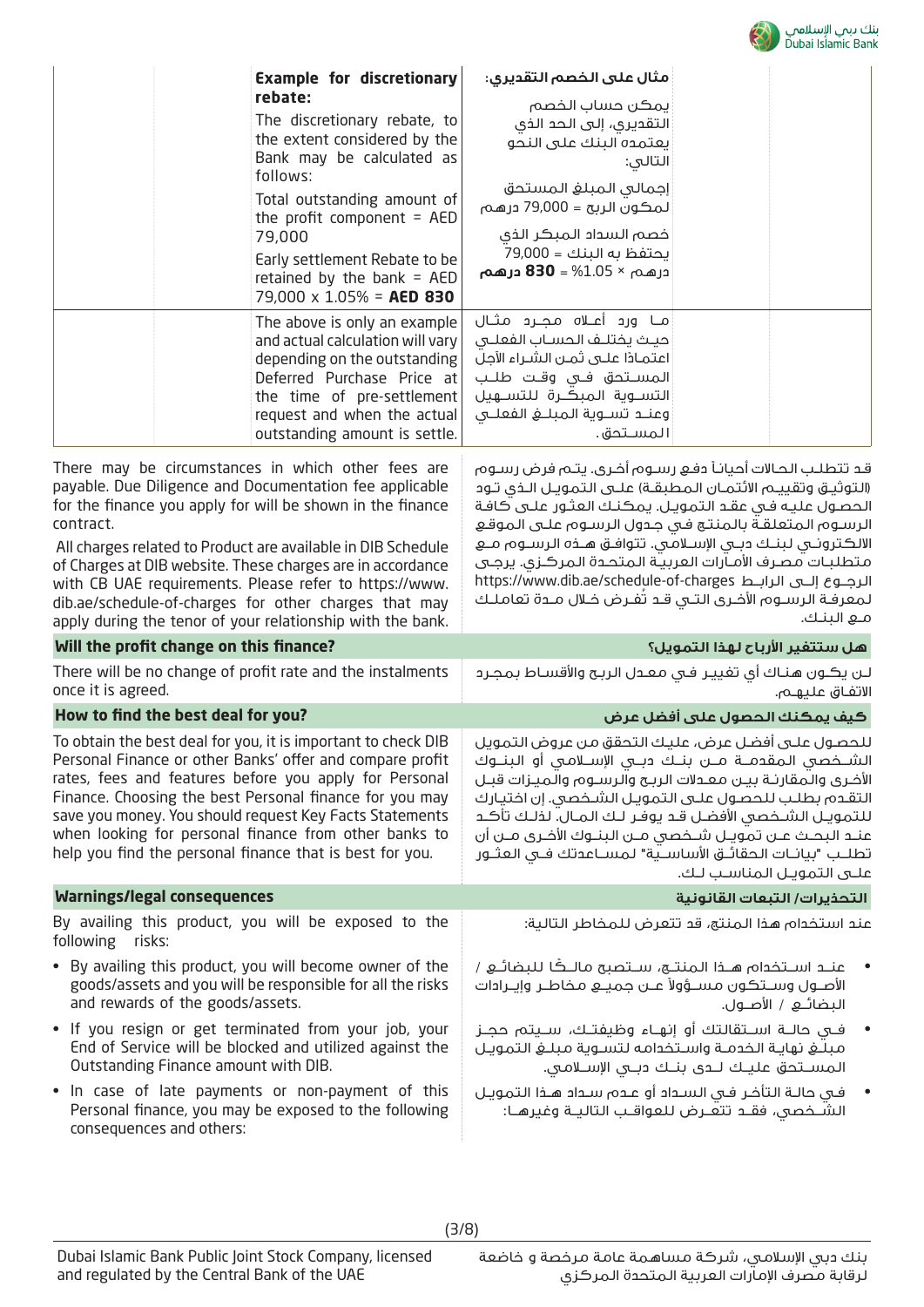

- o The Bank will ask you for paying a late payment donation pursuant to your undertaking to donate in case of late payment.
- o A negative Credit Information Agency rating and the possible limitations on the ability to borrow/obtain financing in the future.
- o Collection measures Involving collateral, collection Fees and claim on guarantees.
- o Legal actions through the courts
- in case you intend to pre-settle (full or partial presettlement) the facility before the final installment date, the Bank, at its own discretion and as per the CB UAE guidelines, may offer a rebate on the outstanding profit component of the amount due to the bank.
- The customer irrevocably and unconditionally authorize the bank to assign their account to any of its authorized collection agents situated either locally or internationally to follow up and recover the due and outstanding amounts (inclusive of profit, fees and any other associated charges) along with filing of legal proceedings either inside or outside the country.
- The customer irrevocably and unconditionally also authorize the Bank to provide such collection agents with any necessary financial information about my/our account including confidential documents related to my/ our (Applicant's) financing facility or any bank account(s) held with the Bank.
- The customer do hereby authorize the Bank and or its authorized collections agents situated locally or internationally to visit my premises (place of employment or home) for follow up against the overdue and outstanding amount against the credit / financing facilities availed from the Bank.
- Availing a Liability settlement or Liability Settlement financing may take longer to pay off than your previous financing and may result in paying more in profit.
- In case you have marked your fixed deposits as a security for Personal Finance, the Bank may liquidate your fixed deposit in case of payment default .
- If you are a finance guarantor than you will be solely responsible to meet any commitment which were associated with the finance if the primary applicant fails to meet the finance payment obligation.
- You shall pay the installments specified into respective personal finance agreement when due as set out and if you fail to pay two installments for any reason after being notified in writing to pay within (14) days, all the remaining installments shall fall due and payable in one single payment.
- Detailed of Warning text at the following link: https:// www.dib.ae/Warning

This Personal Finance is available through:

- Branches
- Direct Sales Team
- Telesales

Dubai Islamic Bank Public Joint Stock Company, licensed and regulated by the Central Bank of the UAE

- o سـيطلب منـك البنـك سـداد )مبلـغ التبـرع المطبـق فـي ً حــال الســداد المتأخــر( وفقــا لتعهــدك بذلــك.
- o ســتحصل علــى تصنيــف ائتمانــي ســلبي لــدى "وكالــة المعلومــات االئتمانيــة" وقــد يتــم وضــع بعــض القيــود المحتملــة فيمــا يتعلــق بفرصــة الحصــول علــى قــرض أو تمويــل فــي المســتقبل؛
- o بــدء إجــراءات التحصيــل التــي تشــمل الضمانــات اإلضافيــة ورســوم التحصيــل والمطالبــة بالضمانــات.
	- o رفع دعوى قانونية للتقاضي من خالل المحاكم
- إذا كنت تنوي في التسوية المبكرة للتسهيل )السداد المبكر، كاملَ أو جزئي) قبل حلول تاريخ القسط النهائي، ً يمكن للبنك، وفق ً ا لتقديره الخاص ووفقا إلرشادات المصرف المركزي اإلمارات العربية المتحدة، تقديم خصم على الربح المستحق فيما يتعلق بالمبلغ المستحق للبنك.
- أنا / نحن (مقده/مقدمون الطلب) أفوض/نفوض البنك بشكل غير مشروط وال رجعة فيه بتخصيص حسابي / حسابنا ألي من وكالء التحصيل المعتمدين لدى البنك محليًا أو دوليًا لمتابعة واسترداد المبالغ المستحقة والواجب دفعها (بما في ذلك الأرباح والرسوم وأي تكاليف أخرى ذات الصلة) فضلاً عن رفعِ الحماوى القانونية سواء داخل أو خارج الدولة ".
- أنا / نحن (مقده/مقدمون الطلب) أفوض /نفوض البنك أيضًا بشكل غير مشروط وال رجعة فيه بتزويد وكالء التحصيل المعنيين بأي معلومات مالية ضرورية تتعلق بحسابي / حسابنا بما في ذلك المستندات السرية المتعلقة بتسهيلات التمويل الخاصة بي / بنا (مقدم الطلب) أو أي حساب (حسابات) بنكية خاصة بي / بنا لدى البنك .
- أنا / نحن (مقدم/مقدمون الطلب) أفوض /نفوض بموجب هذا البنك و / أو وكالء التحصيل المعتمدين لدى البنك محليًا أو دوليًا بزيارة مكان عملي أو منزلي/ عملنا أو منزلنا، لمتابعة واسترداد المبالغ المستحقة والواجب دفعها مقابل التسهيالت االئتمانية / التمويلية التي تم الحصول عليها من البنك.
- قد يستغرق الحصول على تسوية االلتزامات أو تمويل تسوية الالتزامات وقتا أطول للسداد مقارنة بالتمويل السابق وقد يؤدي إلى دفع المزيد من األرباح.
- في حالة تحديد ودائعك الثابتة كضمان للتمويل الشخصي، يجوز للبنك تصفية وديعتك الثابتة في حالة التخلف عن السداد.
- إذا كنتٍ ضامنًا ماليًا، فستكون المسؤول الوحيد عن الوفاء بأي التزام مرتبط بالتمويل إذا فشل مقدم الطلب األساسي في الوفاء بالتزام سداد التمويل.
- عليك االلتزام بدفع األقساط المحددة في اتفاقية التمويل الشخصي ذات الصلة عند استحقاقها على النحو المبين، وإذا أخفقت في سداد قسطين لأي سبب من الأسباب بعد <sub>ِا</sub>خطارك ٍكتابيًا بالدفع في غضون (14) يومًا، فستكون جميع الأقساط المتبقية مستحقة وواجبة السداد كدفعة اجمالية واحدة.
- تجدون تفاصيل النص المتعلق بالتحذيرات على الرابط https://www.dib.ae/Warning :التالي

### **كيفية تقديم الطلب على هذا المنتج. ?product this for apply to Where**

يمكنك تقديم طلب تمويل شخصي من خالل:

- الفروع
- فريق البيع المباشر
	- البيع عبر الهاتف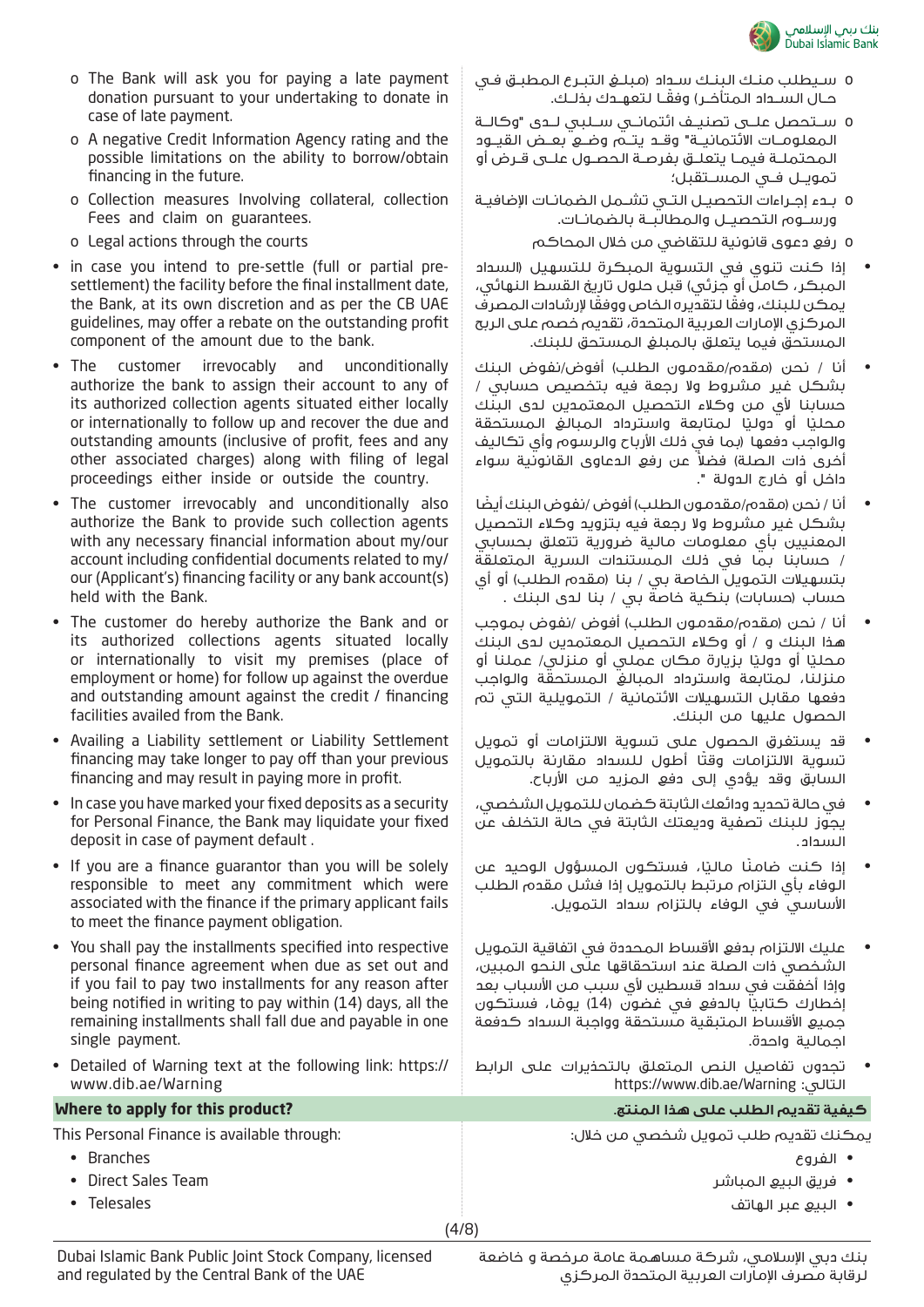

### **Terms and Conditions واألحكام الشروط**

- Key Facts Statement contains information about Personal finance product to help you compare and select the most appropriate Personal finance for you.
- This Key Facts Statement is not an offer of finance facility. The Bank is not obliged to provide you with the Personal Finance described in this Key Facts Statement. You will need to apply for the finance and meet the Bank's credit suitability criteria before we can determine whether you are eligible for this finance.
- The profit rates, fees and charges are those that apply as at the date of production of this Key Facts Statement
- You are eligible for a Cooling-off period of maximum of 5 days. You can cancel or change the application during the Cooling-Off period. In this case, the Bank will charge Due diligence and Processing Fee as per the Schedule of Charges. You can waive the Cooling-off period and avail the Finance immediate after approval.
- The amount required to be paid does not include fees, which are dependent on events that may not occur (for example, late payment donation if you do not make payments on time).
- The amount of the payments shown in this Key Facts Statement will change if profit rates, fees and charges change and if a different finance type, finance term or finance amount is used.
- Please refer to the Warning Section for consequences in the event of a Customer's failure to meet the Bank's terms and conditions
- The customer alone shall be responsible for the correctness of information and data that they are providing.
- The bank may refuse to execute any requests, instructions or services requested by the Customer if the Customer fails to comply with the necessary procedures; or if the information or data are incorrect or are in violation of the law applicable in the United Arab Emirates.
- The Bank shall reserve the right to change and modify these terms and conditions or the services and products offers as required by the law or bank policy. Such changes shall be notified to the Customer 60 days before the implementation.
- Dubai Islamic Bank (DIB) has a strict policy of keeping Customer information secret and secure.
- If the finance is approved, Dubai Islamic Bank (DIB) will provide you with a copy of the transaction documents to read and with appropriate time to review before signing it.
- In order to start with your Personal finance, you must Read and Sign a Key Fact Statement and submit it to a Bank's sales representative.
- The Bank reserves the right to change the term and conditions later, with a 60-days' prior notice.

- يحتــوي بيــان الحقائــق األساســية علــى معلومــات حــول منتــج التمويــل الشــخصي لمســاعدتك فــي المقارنــة واختيار التمويل الشخصي األنسب لك.
- ً إن بيــان الحقائــق األساســية هــذا ليــس عرضــا لالئتمــان. والبنـك غيـر ملـزم بتزويـدك بالتمويـل الشـخصي الموضـح فـي هـذا البيـان. سـوف تحتـاج إلـى تقديـم طلـب للحصـول علــى التمويــل وتلبيــة معاييــر الجــدارة االئتمانيــة الخاصــة بالبنــك قبــل أن يتمكــن البنــك مــن تحديــد مــا إذا كنــت مؤهــلاً للـحصــول علـــى هــذا الـتمويــل.
- تكــون معــدالت الربــح والرســوم والمصاريــف بحســب مــا هــو مطبــق فــى تاريــخ إصــدار بيــان الـحقائــق الأساســية هــذا.
- أنـت مؤهـل للحصـول علـى "فترة المراجعة" لمـدة 5 أيـام كحــد أقصــى. يمكنــك خــال هــذه الفتــرة إلغــاء أو تغييــر نمــوذج الطلــب المقــدم. وفــي هــذه الحالــة، ســيقوم البنــك بفــرض رســوم الدراســة االئتمانيــة والمســتندات وفقـا لجـدول الرسـوم. يمكنـك التنـازل عـن فترة المراجعة والحصــول علــى التمويــل حالمــا يتــم الموافقــة عليــه.
- المبلــغ المطلــوب دفعــه ال يشــمل الرســوم التــي تعتمــد علــى أي أحــداث قــد ال تحــدث )علــى ســبيل المثــال، التبــرع بمبلـغ فـي حـال السـداد المتأخـر أو إذا لـم تقـم بالسـداد فــي الـوقــت الـمحــدد).
- سـيتغير مبلغ السـداد الموضح في بيان الحقائق األساسـية هــذا إذا تغيــرت معــدالت الربــح والرســوم والمصاريــف وإذا تـم اسـتخدام نـوع تمويـل أو مـدة تمويـل أو مبلـغ تمويـل مختلـف.
- يرجـى الرجـوع إلـى قسـم "التحذيـرات والتبعـات" لمعرفـة العواقــب فــي حالــة فشــل المتعامــل فــي تلبيــة شــروط وأحــكام البنــك.
- يتحمــل العميــل وحــده مســؤولية صحــة المعلومــات والبيانات التي يقدمها.
- يجـوز للبنـك رفـض تنفيـذ أي طلبـات أو تعليمـات أو خدمات يطلبهــا المتعامــل إذا لــم يلتــزم المتعامــل باإلجــراءات الالزمـة، أو إذا كانـت المعلومـات أو البيانـات غيـر صحيحـة أو تخالـف القانـون المعمـول بـه فـي دولـة اإلمـارات العربيـة المتحــدة.
- يحتفــظ البنــك بالحــق فــي تغييــر وتعديــل هــذه الشــروط واألحــكام أو عــروض الخدمــات والمنتجــات بمــا يتماشــى مـع القوانيـن أو سياسـة البنـك. يتـم إخطـار المتعامـل بـأي مــن هــذه التغييــرات قبــل 60 يــوم مــن التعميــل.
- يتبـع بنـك دبـي اإلسـامي سياسـة صارمـة تتعلـق بالحفـاظ علــى ســرية معلومــات المتعامــل.
- فــي حالــة الموافقــة علــى التمويــل، ســيزودك بنــك دبــي اإلسـامي بنسـخة مـن مسـتندات المعاملـة لقراءتهـا مـع إتاحــة الوقــت المناســب لمراجعتهــا قبــل التوقيــع عليهــا.
- مــن أجــل البــدء بالتمويــل الشــخصي الخــاص بــك، عليــك قــراءة بيــان الحقائــق األساســية هــذا والتوقيــع عليــه وتقديمه إلى مندوب مبيعات البنك.
- يحتفــظ البنــك بالحــق فــي تغييــر الشــروط واألحــكام، مــع إرســال إشــعار مســبق لــك قبــل 60 يومُــا. **ا**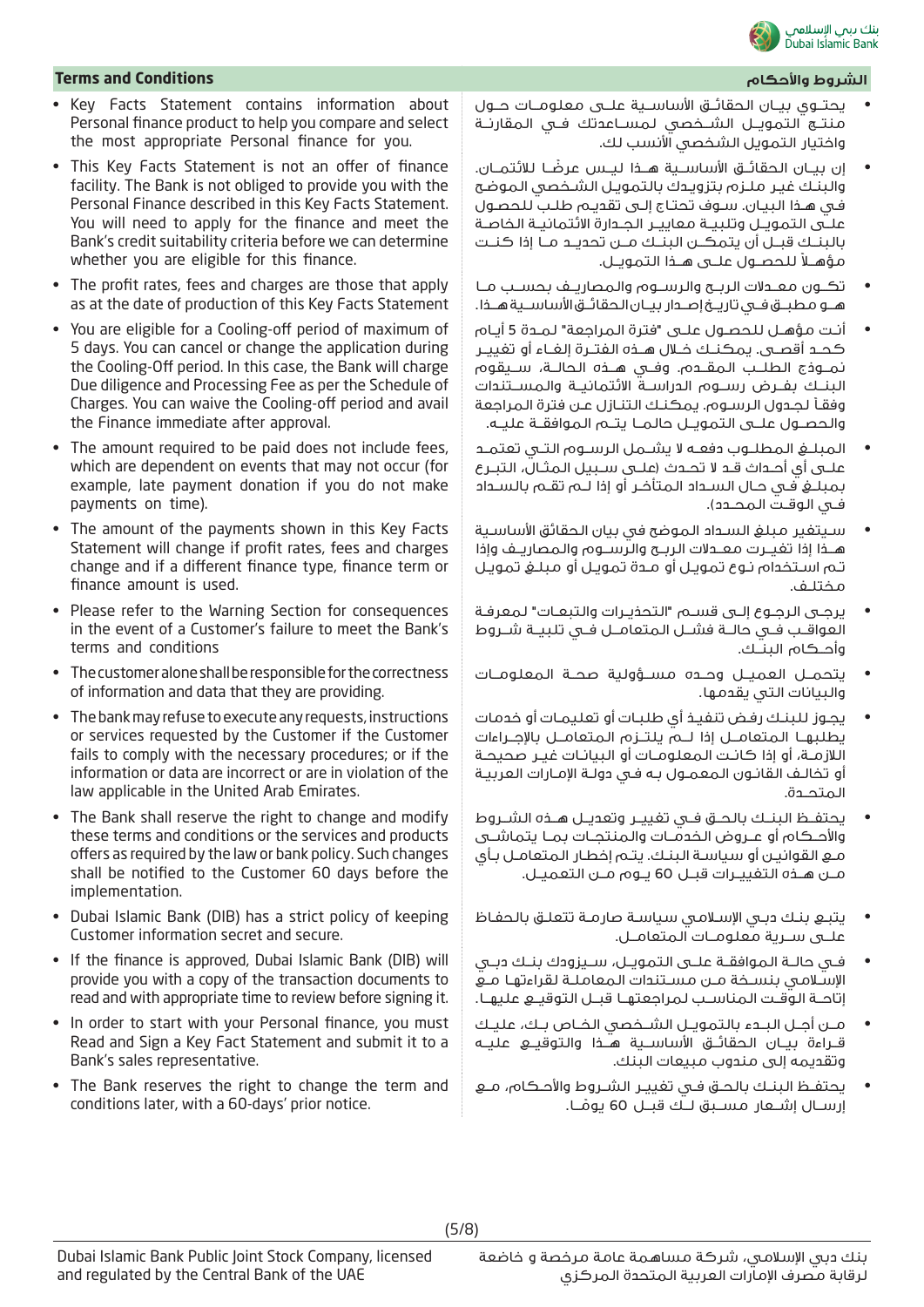

- القانون الواجب التطبيق واختصاص المحكمة: تخضع اتفاقية التسهيالت التمويلية وغيرها من الشروط والأحكام للقوانين الاتحادية لدولة الإمارات العربية المتحدة على النحو المطبق من قبل المحاكم المختصة في دولة اإلمارات العربية المتحدة، إلى الحد الذي ال تتعارض فيه هذه القوانين مع مبادئ الشريعة اإلسالمية.
	- سيتم صرف التمويل المطلوب في غضون 10 أيام عمل من توقيع مستندات المعامالت الخاصة بالبنوك. يتم إرسال إشعار إلى المتعامل في حال لم يتم صرف األموال في غضون 10 أيام عمل وإعالمه عن السبب.
	- يقوم البنك في أي وقت يعتبر ضروريًا ودون إشعار مسبق بتجميد و / أو حجز األرصدة الدائنة في أي من الحسابات لدى البنك )بما في ذلك أي حسابات ادخار / ودائع أو ودائع استثمارية أو ودائع ثابتة)، أو أي حساب مرتبط آخر، وفي أي وقت يراه البنك ضروريًا، ويتم اتخاذٍ هذا الإجراء بأمر من المحكمة أو بدونه. يقر المتعامل بأن البنك مسموح له بحجز أي مبالغ تتعلق بسداد أي تسهيالت تمويلية، حتى في الحاالت التي يقوم فيها البنك بإجراء تجميد مسبق للمبلغ المستحق.
	- لتجنب الشك، يتم إعفاء البنك ومساهميه ومديريه وموظفيه ومسؤوليه وممثليه من أي مسؤولية ويتنازل المتعامل عن أي حق مستحق له بموجب القانون ضد البنك ومساهميه ومديريه وموظفيه ومسؤوليه والممثلين فيما يتعلق بأي أضرار تم التعرض لها، بشكل مباشر أو غير مباشر، نتيجة لهذا التجميد و / أو الحظر، كما هو مذكور أعاله.
	- لا يجوز للبنك احتساب أرباح على الأرباح المتراكمة وفقا للمادة (121) بند 3 من مرسوم القانون الاتحادي رقم (14) لسنة 2018 بشأن البنك المركزي وتنظيم المؤسسات واألنشطة المالية.
	- تتوفر الشروط واألحكام العامة المفصلة على موقع البنك https://www.dib.ae/terms-and-conditions :التالي الرابط على

أقــر باســتالم وفهــم بيــان الحقائــق األساســية هــذا، كمــا أقــر بأنـي فهمـت ميـزات المنتـج أو الخدمـة، وتسـعيرتها، ومزاياهـا ومخاطرهــا والرســوم المرتبطــة بهــا وحقــوق المســتهلك والتزاماتــه علــى النحــو الــوارد والمفصــل فــي بيــان الحقائــق األساســية. أؤكــد أن المعلومــات المقدمــة فــي هــذا البيــان دقيقــة وكاملــة. وعليــه أفــوض بنــك دبــي اإلســامي للتحقــق ُ مـن المعلومـات المقدمـة هنـا أو أي معلومـات أخـرى متاحـة لــدى بنــك دبــي اإلســامي مــن أي مصــدر )مصــادر( يــراه البنــك مناسـبـًا، بمـا فـِي ذلـك علـى وجـه التحديـد أي تقاريـر ائتمانيـة مـن أي وكالـة أو مكتـب تصنيـف ائتمانـي. أنـي أعلـم بـأن بنـك دبــي اإلســامي غيــر ملــزم بتزويــدي بالتمويــل لمجــرد أننــي قمـت بتقديـم طلـب التمويـل. أقـر بـأن أي تمويـل يتـم تقديمـه ً ســيكون وفقــا لتقديــر بنــك دبــي اإلســامي ويخضــع لجميــع الشـروط واألحـكام المعمـول بهـا التفاقيـة التمويـل الشـخصي والشــروط واألحــكام العامــة للخدمــات المصرفيــة لبنــك دبــي اإلســامي، والتــي قــد يتــم مراجعتهــا مــن وقــت آلخــر.

- Governing Law and Jurisdiction of court: The finance facility agreement and other terms and conditions shall be governed by the UAE federal laws as applied by the competent courts of the UAE to the extent these laws do not conflict with the principles of Sharia.
- The requested Finance will be disbursed within 10 business days of signing the banks transactional documents. Notification will be sent to customer if the funds/case is not disbursed within 10 Business days with reason.
- The Bank at any time deemed necessary and without prior notice, freeze and/or block credit balances in any of the accounts with the Bank (including any savings accounts/deposits, investment deposits or fixed deposits), or any other associated account, at any time the Bank deems necessary with or without a Court order to this effect, and the Customer acknowledges that the Bank is permitted to block any amounts relating to repayment of any Financing Facilities, even in cases where the Bank implements a block in advance of the amount falling due.
- For avoidance of doubt, the Bank, its shareholders, directors, employees, officers, and representatives are released from any liability and the customer waives any right that accrues to it at law against the Bank, its shareholders, directors, employees, officers, and representatives regarding any damages suffered, directly or indirectly, as a result of such freeze and/or block, as mentioned above.
- The bank is not permitted to charge profit on accrued profit in accordance with the Article (121), Clause 3 in Decretal Federal law No. (14) of 2018, Regarding the Central Bank & Organization of Financial Institutions and Activities.
- Detailed General Terms & Conditions are available on the Bank's website at the following link: https://www. dib.ae/terms-and-conditions

### **اقـــــــــــــــــــــــــــــرار :Acknowledgement**

I acknowledge the receipt of and understanding of this Key Fact Statement. I also acknowledge that I understand the product/service features, pricing, benefits, risks, fees and Consumer's rights and obligations as detailed in the Key Fact Statement. I confirm that the information provided in this Statement is accurate and complete. I authorize Dubai Islamic Bank (DIB) to verify the information provided herein or any other information available with DIB from whatever source(s) it considers appropriate, including specifically any credit reports from any credit rating agency or bureau. I understand that DIB is not obliged to provide me with finance solely based on the finance application. I acknowledge that any finance provided shall be at DIB's discretion and subject to all applicable terms and conditions of Personal Finance agreement and DIB Banking Services General Terms and Conditions, which may be revised from time to time.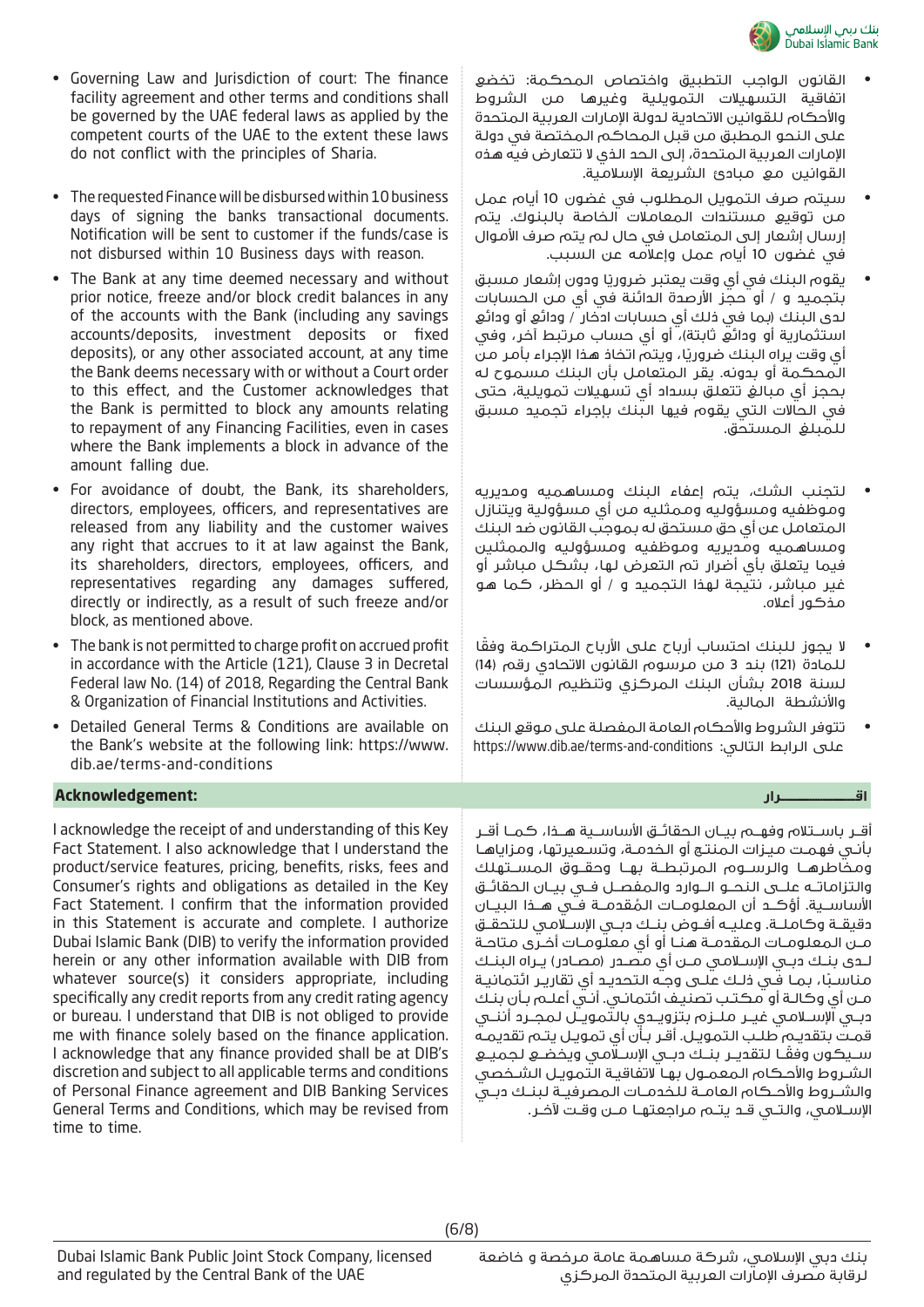

| How to file a complaint?                                                                                                                                                                                                                                                                                                                                                                                                                                                           | ڪيف پتم تقديم شڪوي؟                                                                                                                                                                                                                                                                                                                                                                                                                                                                                                |
|------------------------------------------------------------------------------------------------------------------------------------------------------------------------------------------------------------------------------------------------------------------------------------------------------------------------------------------------------------------------------------------------------------------------------------------------------------------------------------|--------------------------------------------------------------------------------------------------------------------------------------------------------------------------------------------------------------------------------------------------------------------------------------------------------------------------------------------------------------------------------------------------------------------------------------------------------------------------------------------------------------------|
| • Any branch<br>• If assigned to your bank account, your dedicated<br>relationship manager<br>• Phone Banking (+971 4 609 2222)<br>• Internet and Mobile Banking<br>• E-mail: Contactus@dib.ae<br>• Our Website Complaint Form<br>• By post: Complaints Management Unit, Dubai Islamic<br>Bank, PO Box 1080, Dubai, UAE<br>We will acknowledge your complaint within 2 business<br>days and strive to respond to your complaint within an<br>estimated average of 5 business days. | • من خلال أي فرع<br>• مدير العلاقات المخصص لك (في حال تعيينـه بشـكل<br>خـاص لحسـابك المصرفـى)<br>• الهاتف المصرفي (2222 609 4 971+)<br>• الخدمات المصرفية عبر الإنترنت والجوال<br>• البريد الإلكتروني: Contactus@dib.ae<br>• ملء استمارة شكوى عبر موقعنا الالكتروني<br>• إرســال بريـــد إلــــى: وحــــدة إدارة الشـــكـاوى، بنــك دبـــى<br>الإســلامـي، صنــدوق بريــد 1080، دبــي، الإمــارات الـعربيــة<br>المتحدة<br>سنؤكد استلام شكواك فى غضون يومى عمل وسنسعى<br>جاهدين للـرد عليك فـى غضـون 5 أيـام عمـل. |
| <b>Promotional Communication:</b>                                                                                                                                                                                                                                                                                                                                                                                                                                                  | التواصل الترويجي:                                                                                                                                                                                                                                                                                                                                                                                                                                                                                                  |
| I agree to receive promotional communication for marketing<br>products.<br>Yes<br>Calls:<br><b>No</b><br>$\Box$ Yes<br>SMS/EDM:<br><b>No</b><br>$\Box$ Yes<br><b>No</b><br>Email:                                                                                                                                                                                                                                                                                                  | أوافق على تلقى اتصالات ترويجية لتسويق المنتجات.<br>الاتصال الهاتفى: $\Box$ نعم $\Box$ كلا<br>رسالة نصية قصيرة أو التسويق عبر البريد الإلكتروني<br>المباشر: □نعم □كلا                                                                                                                                                                                                                                                                                                                                               |
| As part of availing this product, you will be entitled to<br>the following services and features:<br>• Postponement<br>• Liability Certificate<br>DDA (Booking / Amendment / Cancelation)<br>• Early Settlement<br>• Add/Modify/Delete Guarantor<br>• Re-scheduling<br>Default Settlement Account Refund<br>• Due Date change                                                                                                                                                      | يحق لك الحصول علـى الخدمـات والميـزات التاليـة، كجـزء<br>مـن المزايـا التـي يوفرهـا هـذا المنتـج:<br>• التأجيل<br>• شهادة المسؤولية<br>• السحب المباشر (حجز / تعديل / إلفاء)<br>•  تسوية مبكرة<br>• إضافة / تعديل / حذف كفيل<br>• إعادة جدولة المواعيد<br>• استرداد مبلغ تسوية الحساب الافتراضى<br>•   تغيير تاريخ الاستحقاق                                                                                                                                                                                       |
|                                                                                                                                                                                                                                                                                                                                                                                                                                                                                    |                                                                                                                                                                                                                                                                                                                                                                                                                                                                                                                    |
|                                                                                                                                                                                                                                                                                                                                                                                                                                                                                    |                                                                                                                                                                                                                                                                                                                                                                                                                                                                                                                    |
|                                                                                                                                                                                                                                                                                                                                                                                                                                                                                    |                                                                                                                                                                                                                                                                                                                                                                                                                                                                                                                    |
|                                                                                                                                                                                                                                                                                                                                                                                                                                                                                    |                                                                                                                                                                                                                                                                                                                                                                                                                                                                                                                    |
|                                                                                                                                                                                                                                                                                                                                                                                                                                                                                    |                                                                                                                                                                                                                                                                                                                                                                                                                                                                                                                    |
| Date of Signature: <u>DD / MM / YYYY</u>                                                                                                                                                                                                                                                                                                                                                                                                                                           | <b>تاريخ التوقيع:</b> يوم <b>/</b> شهر <b>/</b> سنة                                                                                                                                                                                                                                                                                                                                                                                                                                                                |

(7/8)

بنك دبي اإلسالمي، شركة مساهمة عامة مرخصة و خاضعة لرقابة مصرف اإلمارات العربية المتحدة المركزي